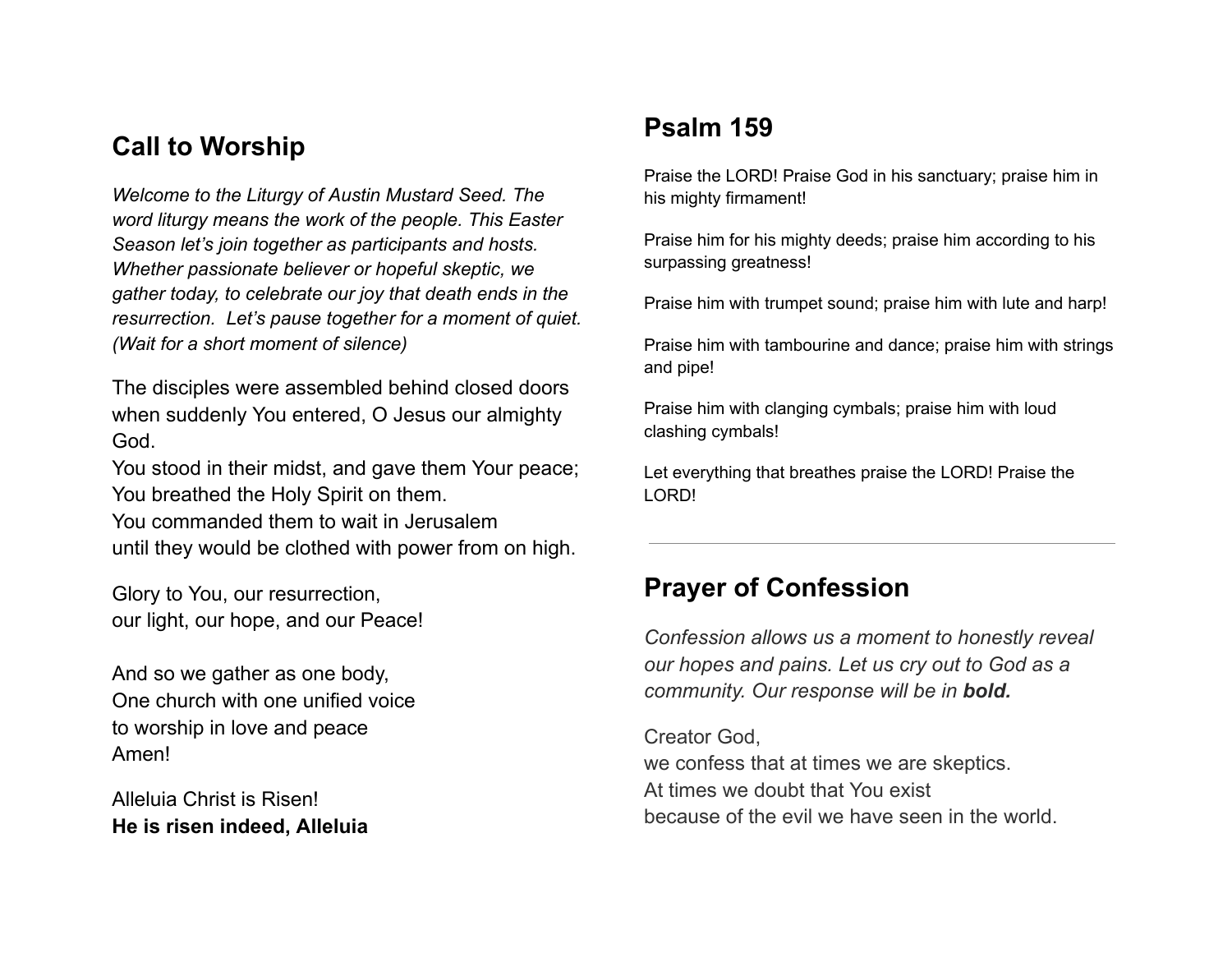Oppression, marginalization, and plain hate still plague our world, and it is hard to see Your love and light. Sometimes, even those who bear Your name do not walk in Your ways.

**Help us to see Your goodness in this world. Help us to know Your love. Fill us with Your love and goodness, so that we might love one another, and lift up one another in faith. Amen.**

The psalmist says, *"I am sure I shall see the goodness of our God in the land of the living. Wait for the Lord; be strong, and let your heart take courage; wait for the Lord!"*

Know that you do not wait alone. God has given us one another for this journey of faith, to help one another. Know that you do not wait alone; Christ is with us. Be encouraged, and encourage one another. Go and share the Good News. Amen.

# **Scripture Reading**

### 1 Corinthians 15:19-26

If for this life only we have hoped in Christ, we are of all people most to be pitied. But in fact Christ has been raised from the dead, the first fruits of those who have died. For since death came through a human being, the resurrection of the dead has also come through a human being; for as all die in Adam, so all will be made alive in Christ.

But each in his own order: Christ the first fruits, then at his coming those who belong to Christ. Then comes the end, when he hands over the kingdom to God the Father, after he has destroyed every ruler and every authority and power.

For he must reign until he has put all his enemies under his feet. The last enemy to be destroyed is death.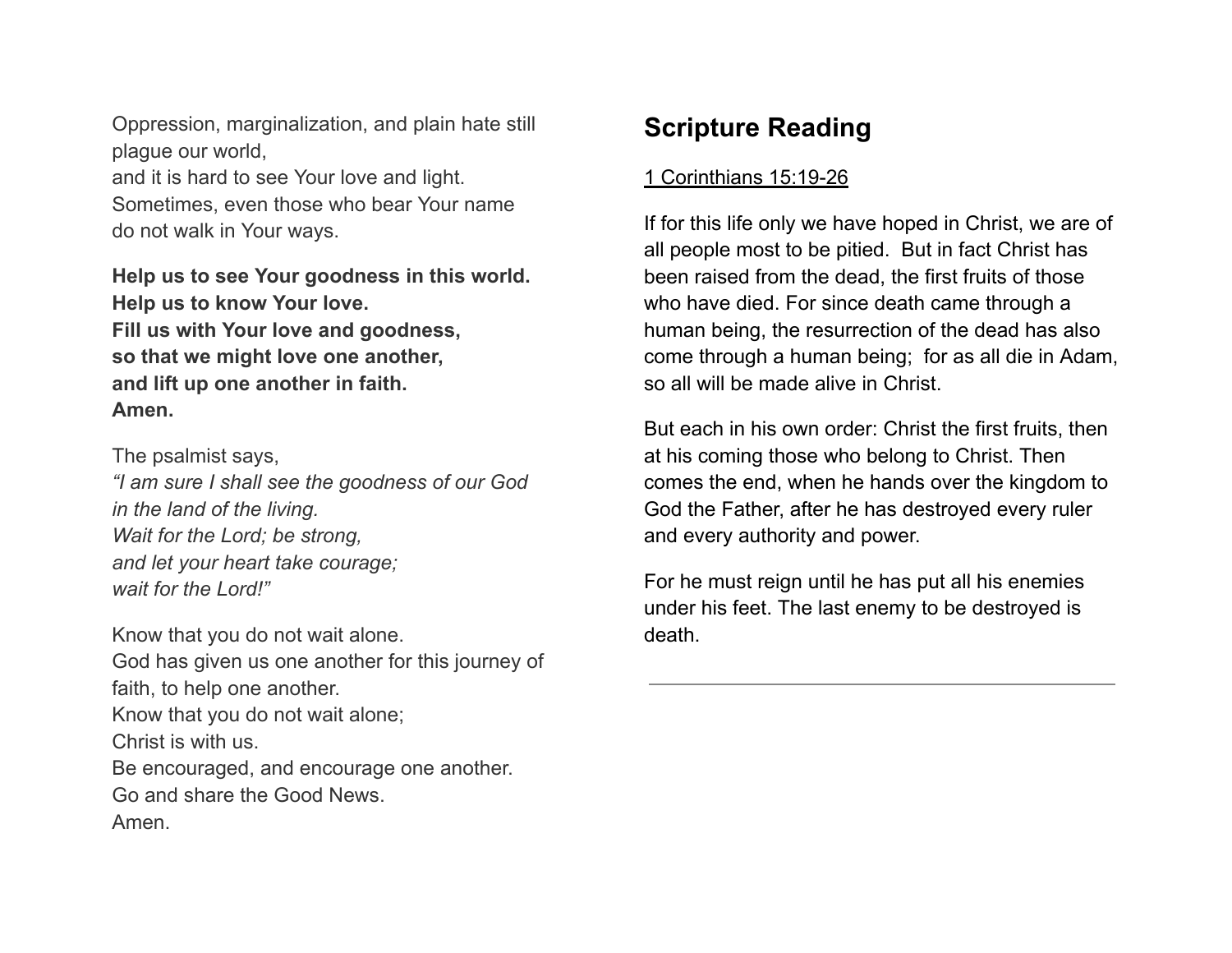### **Explore the Scripture**

*Take a few moments to respond to the text you just read. Below are some questions to help generate conversation. Respond to whichever one (or more) resonates the most with you today.*

1. What would it mean if death were destroyed? 2. What do you have hope or need hope for that God can resurrect?

**(!) Inspire:** What stands out to you? Why? **(?) Inquire:** What questions do you have? **(\*&%) Irk:** Where do you have dissonance? What rubbed you the wrong way?

**(+) Require:** What change or growth are you being invited into? What do you want to take away? **Wrap up Q:** What is God saying to you/us today?

## **Prayers of the People**

*We now invite you into a time of prayer. This is an opportunity for us to support one another and participate by sharing our prayer requests.*

If you have something you're thankful for, end your prayer with…

#### "**Let us bless the Lord**"

If you have something you'd like prayer for, end your prayer with…

#### "**Let us pray to the Lord**"

*(Share prayer requests and thanksgivings with your group. Invite the children to share as well.)*

*"With the prayers that have been spoken, and those that are unspoken, let us finish by praying the Lord's prayer together…"*

**Our Father in heaven, hallowed be your name. Your kingdom come, your will be done, on earth, as it is in heaven.**

**Give us this day our daily bread, and forgive us our debts, as we also have forgiven our debtors. And lead us not into temptation, but deliver us from evil.**

**For yours is the kingdom, and the power, and the glory, forever and ever. Amen.**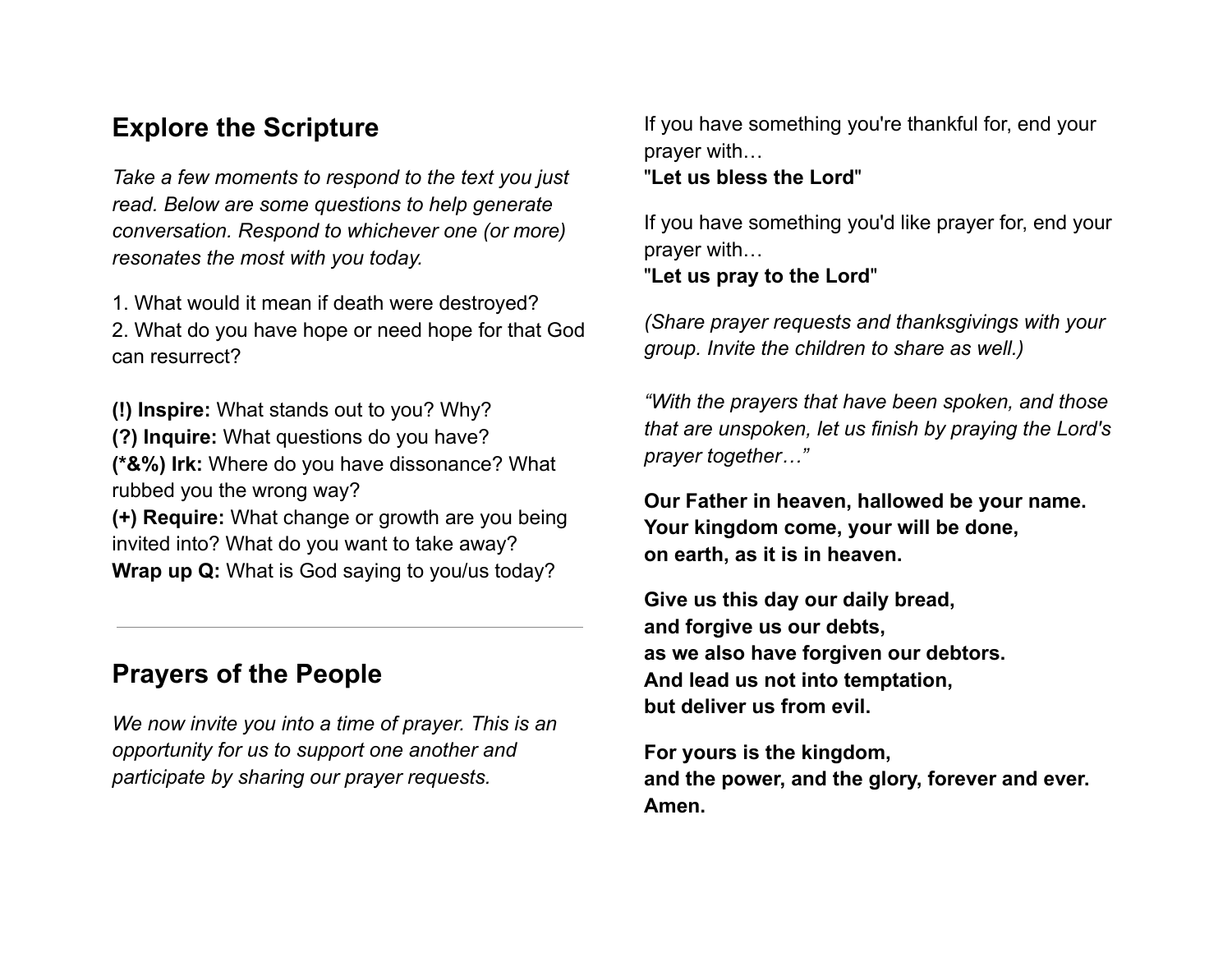### **Eucharist**

*(We now come to the center of our Liturgy, the Eucharist. So please examine your hearts and pray this prayer with me. Our responses will be highlighted in bold.)*

The Lord is with us **He is with us indeed!** Lift up your hearts. **We lift them to the Lord.** Let us give thanks to the Lord our God. **It is right to give thanks and praise.**

It is right and good that with hearts and minds and voices we should praise you, God almighty.

On that first Easter morning, as the sun was dawning, Jesus rose triumphantly from the dead. The earth shook as the angel rolled the stone away. **No grave could hold his body down. He is risen. He is risen indeed!**

As Mary Magdalene and the other Mary looked on in fear, the risen Lord revealed himself to them, and they departed with great joy.

**Rejoice! And again I say rejoice! For Christ Jesus has broken the curse of death and destroyed the power that it once had over us.**

The same power that raised Jesus from the dead is now given to those who believe in him. **Let us receive this spiritual power and use it wisely for the liberation of all God's people!**

Let us make a joyful noise unto the Lord. For there is none like him who can break the chain of oppression, evil, and the grave. He is risen and is seated at the right hand of God. **"Worthy is the Lamb that was slaughtered to receive power and wealth and wisdom and might and honor and glory and blessing!"**

For this is the Passover feast, when Christ, the true Lamb of God, is slain whose love consecrates the homes of all the faithful. **Glory to you forever.**

For the moment when you first saved our ancestors, freeing Israel from her slavery and leading her safely through the sea.

**Glory to you forever.**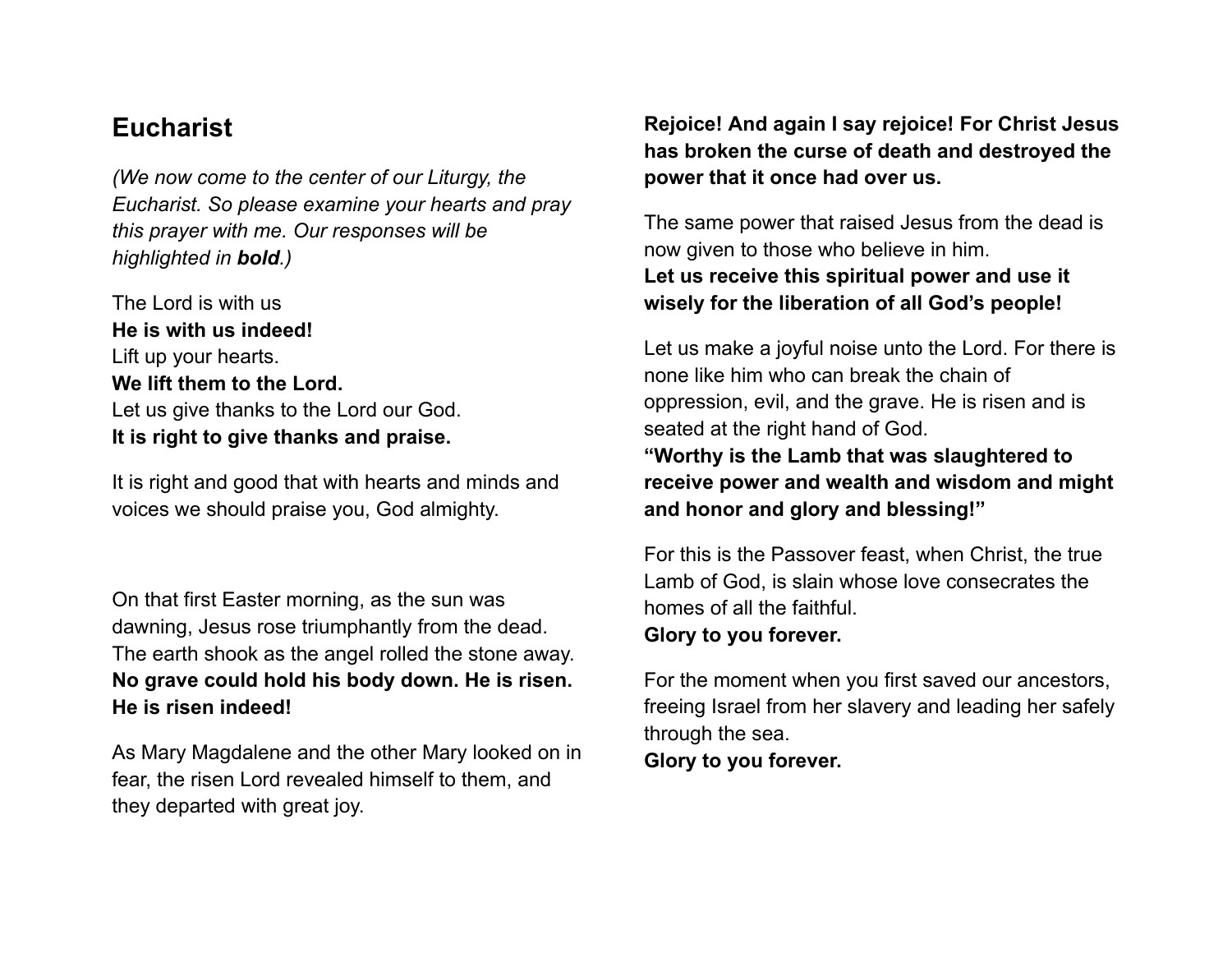For this most blessed of all moments! When hatred is cast out, peace and justice find a home, and heaven is joined to earth and all creation reconciled to you.

#### **Glory to you forever.**

For Christ the morning star has risen in glory; Christ is risen from the dead and this flame of love burns within us! Christ sheds his peaceful light on all the world!

#### **Christ lives and reigns forever and ever! Amen.**

On the night Jesus was betrayed, the nation of Israel was celebrating their deliverance from slavery in Egypt. In the midst of the meal, Jesus took the symbols of the feast and gave them new meaning.

He took the bread, gave thanks, broke it, and gave it to them, and said, "Take, eat; this is My body, which is given for you. Do this for the remembrance of Me."

Later, Jesus took the wine. Again, He gave thanks, gave it to them, and said, "Drink this, all of you. This is My blood of the New Covenant, which is shed for you. Do this for the remembrance of Me."

Now come together to the table, passionate believers and hopeful skeptics alike. Come because the Lord invites us to this remembrance of Jesus' death, broken sinners in a disrupted world made right through the cross. Come as a people who expect that the Spirit who raised Jesus from that death is bringing new life. Come and proclaim together that God's work is not done. The elements are gluten and alcohol free so that all may participate. The table is now open.

# **After Eucharist**

*Let us finish our time of communion together by reading aloud this prayer.*

**Christ, you are risen from the dead. We are risen with you. May our life never deny this eternal life, this peace and hope and joy. Praise and glory to the God of life who is stronger than all kinds of death.**

**We have seen with our eyes and touched with our hands the bread of life. Strengthen our faith**